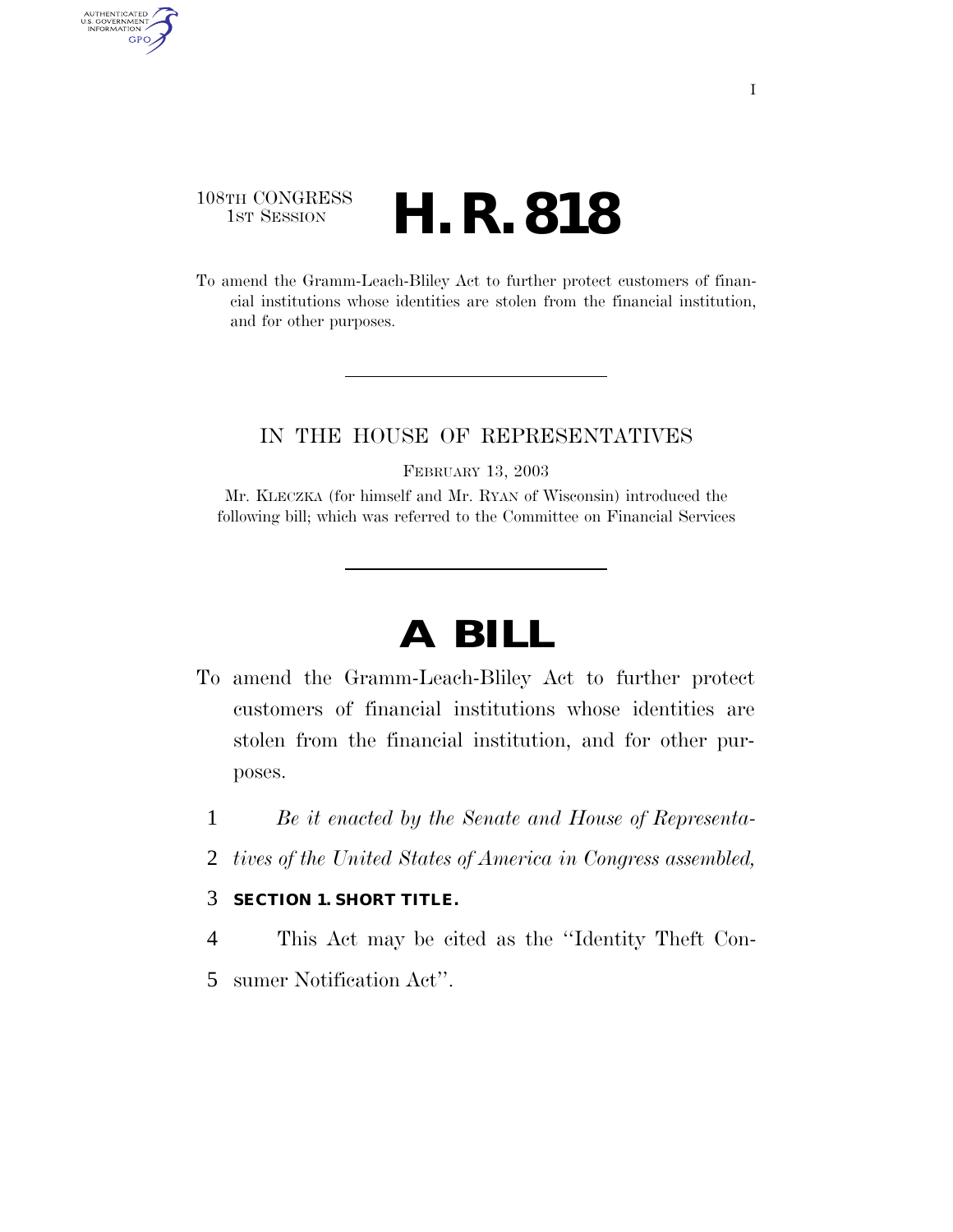| $\mathbf{1}$   | SEC. 2.<br>FINANCIAL INSTITUTION'S OBLIGATION<br><b>TO</b> |
|----------------|------------------------------------------------------------|
| $\overline{2}$ | PROMPTLY NOTIFY AND ASSIST CUSTOMERS                       |
| 3              | WHOSE PERSONAL INFORMATION IS COM-                         |
| $\overline{4}$ | PROMISED.                                                  |
| 5              | (a) PROMPT NOTICE AND ASSISTANCE.-Section                  |
| 6              | 503(b) of the Gramm-Leach-Bliley Act (15 U.S.C.            |
| 7              | $6803(b)$ is amended—                                      |
| 8              | (1) by striking "and" at the end of paragraph              |
| 9              | (3);                                                       |
| 10             | $(2)$ by striking the period at the end of para-           |
| 11             | graph $(4)$ and inserting "; and"; and                     |
| 12             | $(3)$ by inserting after paragraph $(4)$ the fol-          |
| 13             | lowing new paragraph:                                      |
| 14             | $\lq(5)$ a statement that, upon discovering that           |
| 15             | the confidentiality or security of any nonpublic per-      |
| 16             | sonal information maintained by the financial insti-       |
| 17             | tution with respect to consumer has been<br>$com-$         |
| 18             | promised in any way by an employee of the financial        |
| 19             | institution, or through any unauthorized entry into        |
| 20             | the records of the financial institution, the financial    |
| 21             | institution is obligated—                                  |
| 22             | "(A) to promptly notify the consumer of                    |
| 23             | the compromise of the security or confiden-                |
| 24             | tiality of such information, and any misuse of             |
| 25             | such information, that the financial institution           |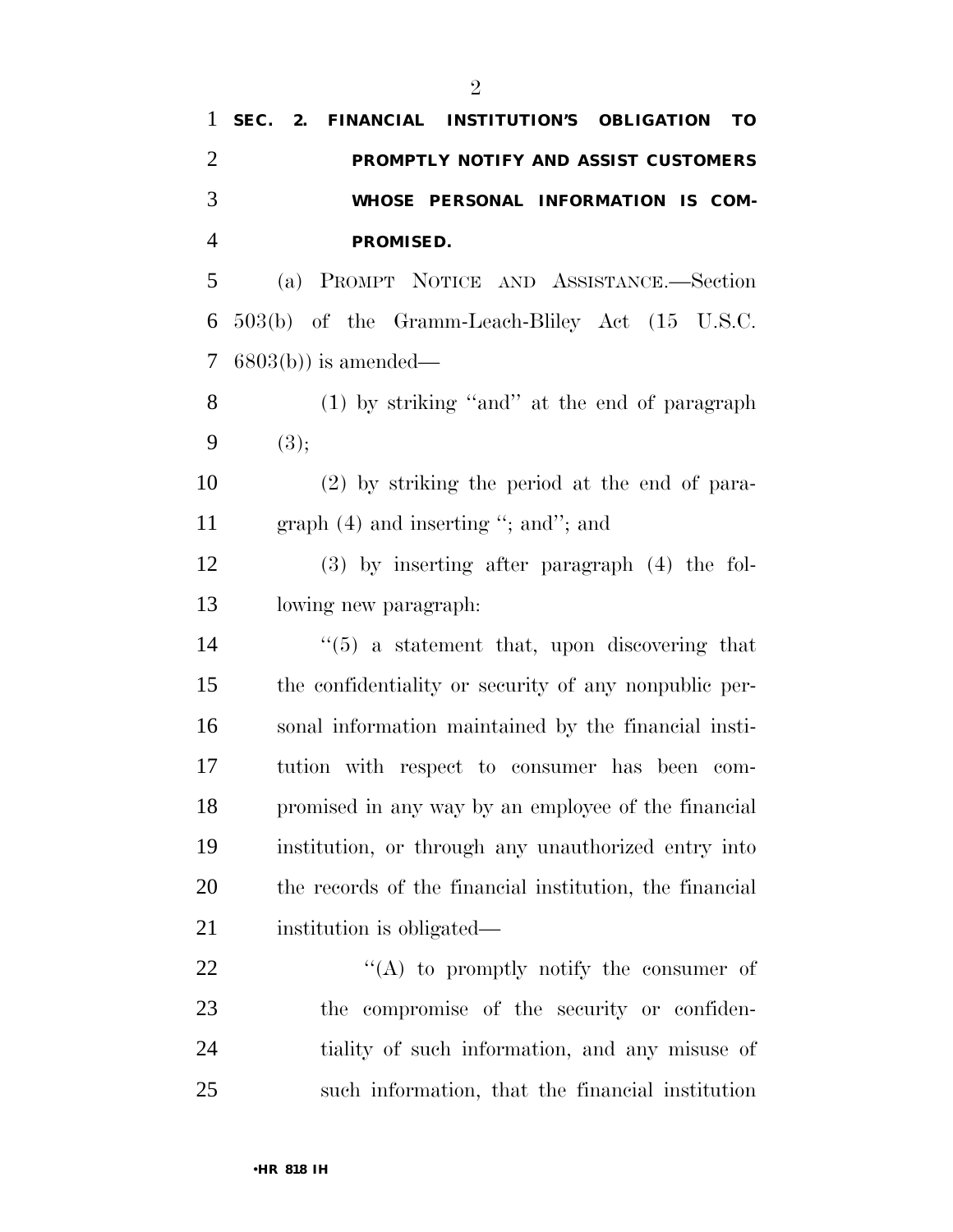discovers or reasonably should discover has oc-curred;

 $\langle$  (B) to provide assistance to the consumer to remedy any such compromise, including the duty of the financial institution under the Fair Credit Reporting Act to correct and update in- formation contained in a consumer report relat-ing to such consumer;

 ''(C) to reimburse the consumer for any losses the consumer incurred as a result of the compromise of the security or confidentiality of such information, and any misuse of such infor- mation, including any fees for obtaining, inves- tigating, and correcting a consumer report of such consumer at any consumer reporting agen-cy; and

17  $\langle \text{`}(D) \rangle$  to provide information concerning the manner in which the consumer can obtain such assistance.''.

 (b) WAIVER OF DISCLOSURE AT REQUEST OF LAW ENFORCEMENT AGENCY FOR LIMITED TIME.—Section 503 of the Gramm-Leach-Bliley Act (15 U.S.C. 6803) is amended by adding at the end the following new sub-section: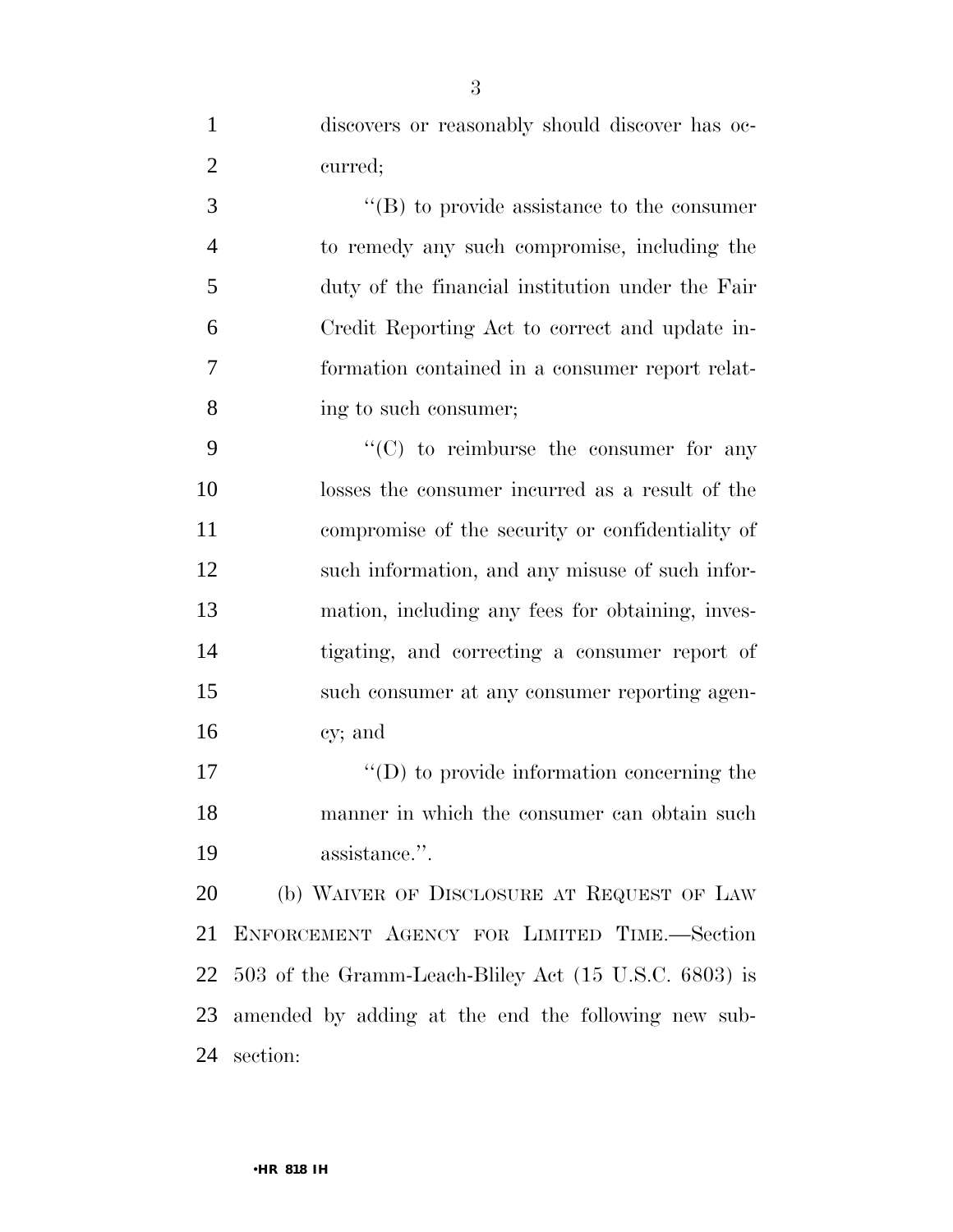1 "(c) WAIVER OF DISCLOSURE AT REQUEST OF LAW ENFORCEMENT AGENCY FOR LIMITED TIME.—A finan- cial institution may delay notifying a consumer that the confidentiality or security of any nonpublic personal infor- mation of the consumer maintained by the financial insti- tution has been compromised at the request of a law en- forcement agency investigating such violation for such lim- ited period of time as the law enforcement agency deter-mines is essential for carrying out the investigation.''.

 (c) PENALTIES FOR FAILURE TO NOTIFY CUS- TOMERS OF IDENTITY THEFT.—Section 503 of the Gramm-Leach-Bliley Act (15 U.S.C. 6803) is amended by inserting after subsection (c) (as added by subsection (b) of this section) the following new subsection:

15 "(d) PENALTIES FOR FAILURE TO NOTIFY AND AS- SIST CUSTOMERS AFTER IDENTITY THEFT.—The failure of any financial institution to promptly notify any con- sumer that the confidentiality or security of any nonpublic personal information of the consumer maintained by the financial institution has been compromised in any way by an employee of the financial institution or through any unauthorized entry into the records of the financial insti- tution, to provide assistance to such consumer, or to reim- burse the consumer for any loss or fee described sub-25 section  $(b)(5)(C)$  shall be treated as a violation of-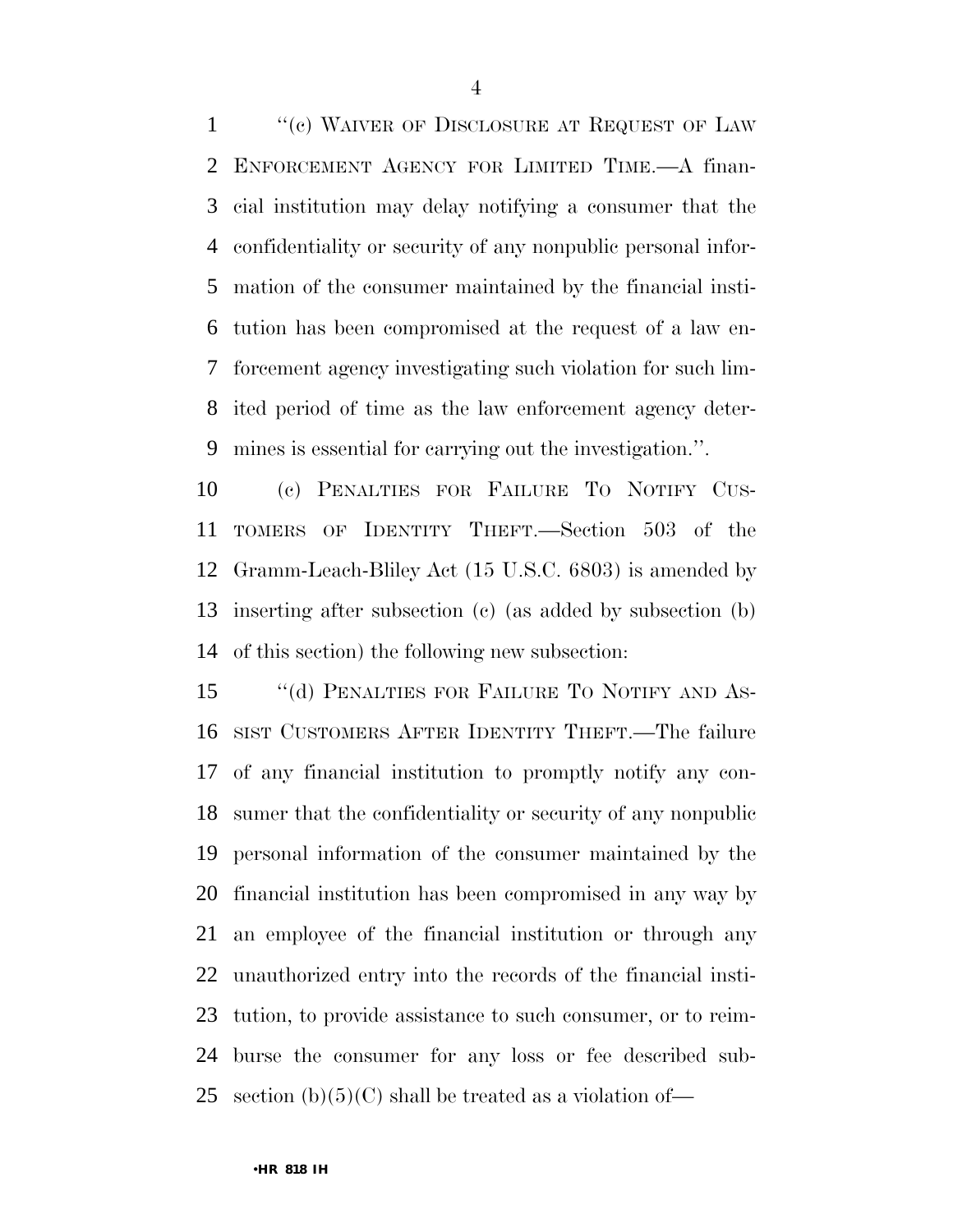| $\mathbf{1}$   | $\lq(1)$ this title for purposes of enforcement ac-          |
|----------------|--------------------------------------------------------------|
| $\overline{2}$ | tions required under section 505; and                        |
| 3              | "(2) the requirements of section $623(a)(2)$ of              |
| $\overline{4}$ | the Fair Credit Reporting Act to correct and update          |
| 5              | information concerning the consumer in a consumer            |
| 6              | report at a consumer reporting agency.".                     |
| 7              | SEC. 3. ADDITIONAL PROTECTION FOR VICTIMS OF IDEN-           |
| 8              | TITY THEFT.                                                  |
| 9              | Section 618 of the Fair Credit Reporting Act (15)            |
| 10             | U.S.C. 1681p) is amended to read as follows:                 |
| 11             | "SEC. 618. JURISDICTION OF COURTS; LIMITATIONS OF AC-        |
| 12             | <b>TIONS.</b>                                                |
| 13             | "(a) IN GENERAL.—An action to enforce any liability          |
| 14             | created under this title may be brought in any appropriate   |
| 15             | United States district court, without regard to the amount   |
| 16             | in controversy, or in any other court of competent jurisdic- |
|                |                                                              |

 tion, not later than 2 years after the date on which the violation is discovered or should have been discovered by the exercise of reasonable diligence.

 ''(b) WILLFUL MISREPRESENTATION.—The limita- tions period prescribed in subsection (a) shall be tolled during any period during which a defendant has materially and willfully misrepresented any information required under this title to be disclosed to an individual, and the information so misrepresented is material to the establish-